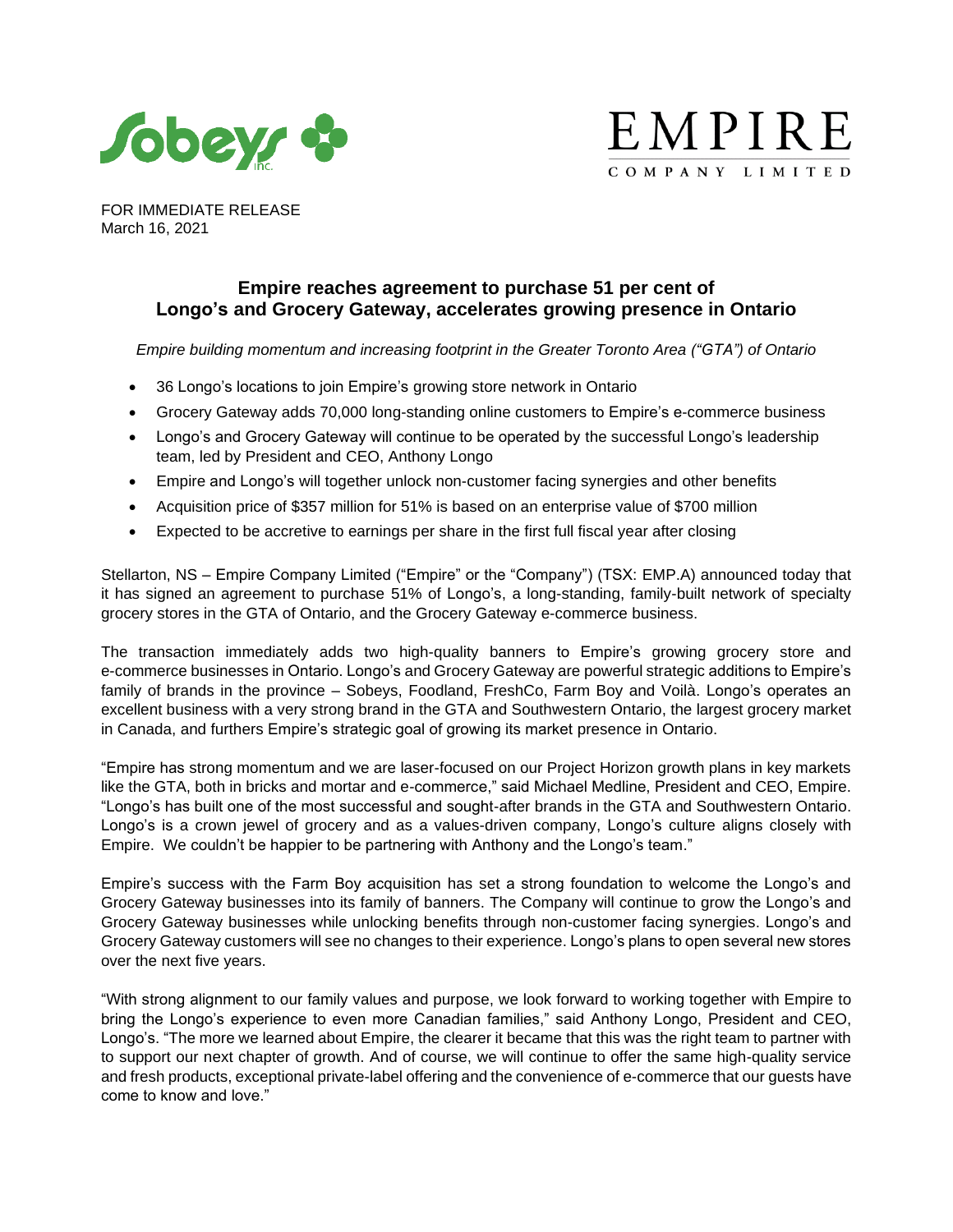Grocery Gateway, which currently serves 70,000 loyal customers, will continue as a stand-alone business. Empire will continue to invest in the growth of Grocery Gateway's customer base, while seeking efficiencies through collaboration with Empire's fast growing Voilà online business.

Longo's will continue to be led by President and CEO, Anthony Longo, and his team of talented food retail executives. Although managed separately, Longo's will benefit from Empire's infrastructure and capabilities, in areas such as Sourcing, Logistics and Real Estate. The Longo's commitment to community and philanthropy through the Longo's Family Charitable Foundation will continue and, with Empire's support, is expected to grow over time.

Founded in 1956, the first Longo's store was opened by three brothers, Tommy, Joe and Gus Longo. Today the business has grown to 36 locations in the GTA, including 10 new stores in the last 5 years and the Grocery Gateway e-commerce business. Sales were approximately \$1.1 billion for the year ended February 28, 2021. Longo's has developed strong customer loyalty by focusing on providing guests (customers) in their stores with fresh, high-quality products, including a variety of prepared foods, and an exceptional assortment of private label products, all paired with remarkable service from their team members.

The Longo family has expressed their intentions to remain as long-term shareholders of Longo's.

## **TRANSACTION TERMS**

Empire will initially acquire 51% of Longo's issued and outstanding shares based on a total enterprise value of \$700 million.

The transaction structure allows Empire to achieve 100% ownership of Longo's over time. After the fifth anniversary of the transaction, the Longo's shareholders have an option to sell up to a 12.25% interest to Empire per annum, at a multiple applied to the last twelve months EBITDA, that will vary depending on achievement of certain business results. If Longo's shareholders exercise an option to sell, Empire will have a corresponding call option for the same percentage in the following year. After the tenth anniversary of the transaction, both Empire and Longo's have mutual put and call options for any remaining minority shares outstanding. Empire intends to finance the transaction through the issuance of up to \$125 million non-voting Class A shares ("Class A shares") to the vendors, subject to TSX approval, cash of approximately \$197 million and acquired debt of approximately \$35 million. Following the completion of the current normal course issuer bid ("NCIB"), Empire intends to apply to renew its NCIB with the TSX, for a number of shares higher than those issued through this transaction.

The transaction is subject to customary closing conditions and is expected to close in the first quarter of fiscal 2022.

#### **CONFERENCE CALL INFORMATION**

Empire will hold a conference call for analysts and investors today (March 16, 2021) at 9:00 a.m. (Eastern Daylight Time) to discuss this announcement. To join this conference call, dial (888) 390-0546 outside the Toronto area or (416) 764-8688 from within the Toronto area. To secure a line, please call 10 minutes prior to the conference call; you will be placed on hold until the conference call begins. The media and investing public may access this conference call via listen mode only. You may also listen to a live audiocast of the conference call by visiting the Company's website located at [www.empireco.ca.](http://www.empireco.ca/)

Presentation slides for the conference call will be made available on the Company's website located at [www.empireco.ca.](http://www.empireco.ca/)

Replay will be available by dialing (888) 390-0541 and entering access code 061668 until midnight March 30, 2021, or on the Company's website for 90 days following the conference call.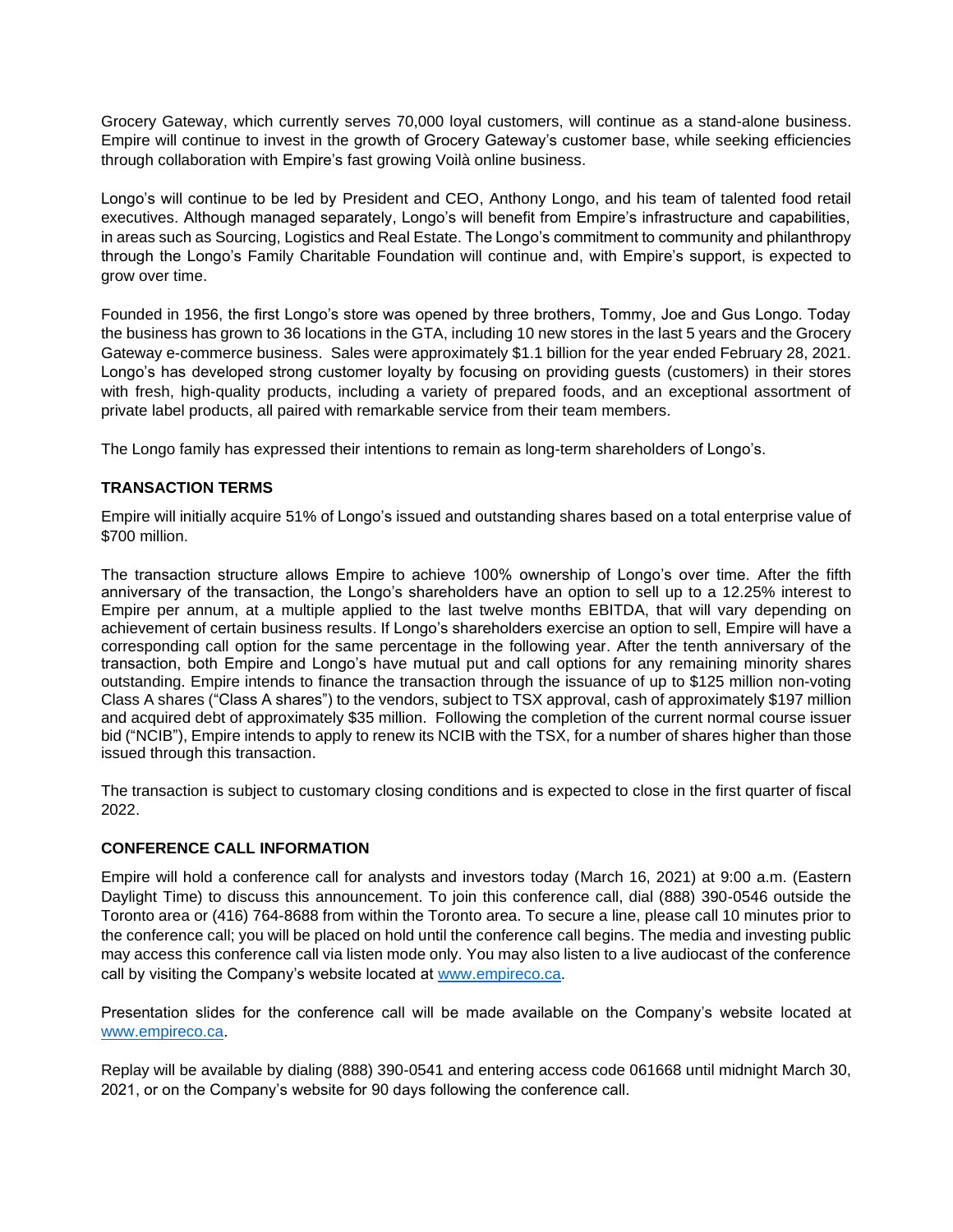### **FORWARD-LOOKING INFORMATION**

This document contains forward-looking statements which are presented for the purpose of assisting the reader to contextualize the Company's financial position and understand management's expectations regarding the Company's strategic priorities, objectives and plans. These forward-looking statements may not be appropriate for other purposes. Forward-looking statements are identified by words or phrases such as "anticipates", "expects", "believes", "estimates", "intends", "could", "may", "plans", "predicts", "projects", "will", "would", "foresees" and other similar expressions or the negative of these terms.

These statements include those relating to: (i) timing and completion of the acquisition which may be impacted by regulatory approval and closing conditions; (ii) timing and magnitude of synergies and growth which may be impacted by COVID-19, customer demand, increased competition, the real estate opportunities available, the pace of new store openings, and the amount of time it will take recently opened stores and new stores to ramp up; (iii) expectations regarding the potential benefits to Empire and Longo's business objectives, returns, accretion, and free cash flow generation expected from the acquisition which may be impacted by the points noted in (ii) above and the ability of the Company to predict and adapt to changing consumer tastes, preferences and spending patterns, future general economic and market conditions, legislative and regulatory environment in which the Company operates, and the effectiveness of integration efforts; (iv) the timing and extent of any increase in ownership percentage of Longo's which may be impacted by future results, intentions of the vendors and the achievement of certain business results; and (v) the Company's plans to purchase for cancellation Class A shares under, and to renew, its normal course issuer bid which may be impacted by market and economic conditions, changes in laws and regulations, and the results of operations.

By its nature, forward-looking information requires the Company to make assumptions and is subject to inherent risks, uncertainties and other factors which may cause actual results to differ materially from forwardlooking statements made, including, without limitation: the events noted in the preceding paragraph; completion of the transaction, at all or on terms or within the timeline described in this press release; diversion of management time on the transaction; unanticipated difficulties or expenditures relating to the transaction; ability of Empire to effectively integrate the business of Longo's and Grocery Gateway; and, relationships with employees, customers, business partners, suppliers and competitors. Additional risks are described in detail from time to time in documents filed by the Company with securities regulatory authorities in Canada.

For more information on risks, uncertainties and assumptions that may impact the Company's forward-looking statements, please refer to the Company's materials filed with the Canadian securities regulatory authorities, including the "Risk Management" section of the fiscal 2020 annual Management's Discussion and Analysis ("MD&A").

## **NON-GAAP FINANCIAL MEASURES & FINANCIAL METRICS**

There are measures and metrics included in this presentation that do not have a standardized meaning under generally accepted accounting principles ("GAAP") and therefore may not be comparable to similarly titled measures and metrics presented by other publicly traded companies.

The Company includes these measures and metrics because it believes certain investors use these measures and metrics as a means of assessing financial performance. Empire's definition of earnings before interest, taxes, depreciation and amortization ("EBITDA") is calculated as net earnings before finance costs, income tax expense, and depreciation and amortization.

## **ABOUT EMPIRE**

Empire Company Limited (TSX: EMP.A) is a Canadian company headquartered in Stellarton, Nova Scotia. Empire's key businesses are food retailing, through wholly-owned Sobeys Inc., and related real estate. With approximately \$28.4 billion in annual sales and \$15.0 billion in assets, Empire and its subsidiaries, franchisees and affiliates employ approximately 127,000 people.